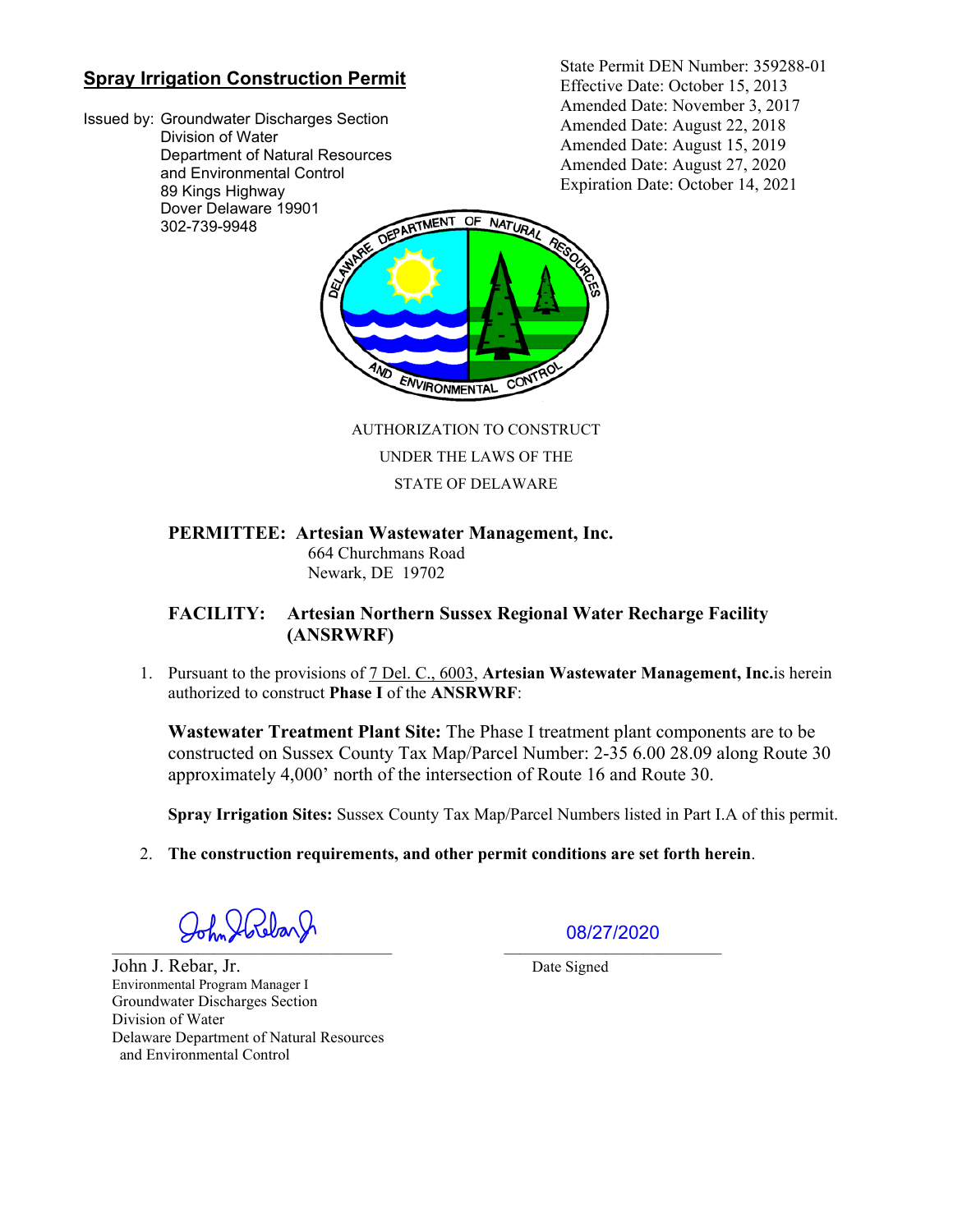State Permit DEN Number: 359288-01 Effective Date: October 15, 2013 Amended Date: November 3, 2017 Amended Date: August 22, 2018 Amended Date: August 15, 2019 Amended Date: August 27, 2020 Expiration Date: October 14, 2021 Page 2 of 19

## **LOCATION MAP**

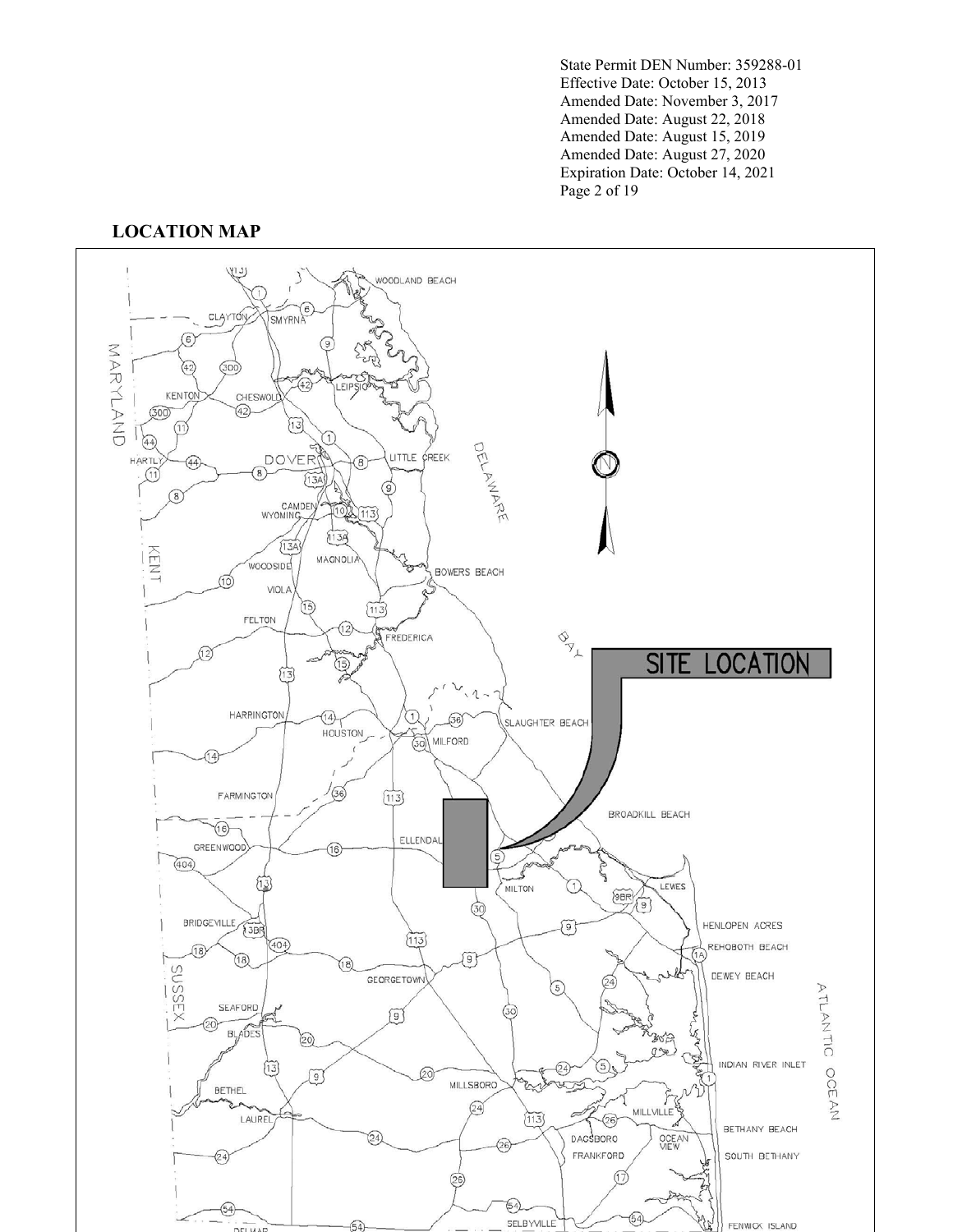State Permit DEN Number: 359288-01 Effective Date: October 15, 2013 Amended Date: November 3, 2017 Amended Date: August 22, 2018 Amended Date: August 15, 2019 Amended Date: August 27, 2020 Expiration Date: October 14, 2021 Page 3 of 19

### **Part I**

# **A. GENERAL DESCRIPTION:**

Artesian Northern Sussex Regional Water Recharge Facility (ANSRWRF) will serve as a regional facility meeting existing and future wastewater needs within the Artesian Wastewater service territories in Sussex County, Delaware.

The effluent is proposed to be utilized for spray irrigation of privately owned agricultural land, under a lease held in perpetuity by Artesian as the wastewater utility provider. Irrigation Sites are listed below.

The wastewater treatment facility is to be constructed on Sussex County Parcel Number: 2-35 6.00 28.09; located on a 75 acre site south of Reynolds Pond Road, east of Route 30, north of Ingram Branch and Route 16, and west of Cedar Creek Road, Sussex County, Delaware.

The facility will be built in three phases. This Permit authorizes the construction of Phase I only. Phase I of the project is to construct a storage lagoon and disposal spray fields, and to accept treated wastewater from Allen Harim Foods, LLC (Allen Harim). The design average daily flow is 1.5 MGD with a peak daily flow of 2.0 MGD. The customers for Phase I consists of a single food processing source, Allen Harim.

| <b>Field</b> | <b>Sussex County</b><br><b>Tax Map ID</b> | <b>Gross</b><br>Area <sup>1</sup><br>(Acres) | <b>Existing</b><br>Crop<br><b>Spray Area</b><br>(Acres) | <b>Proposed</b><br>Crop<br><b>Spray Area</b><br>(Acres) | <b>Proposed</b><br><b>Woods</b><br><b>Spray Area</b><br>(Acres) | <b>Total</b><br><b>Spray Area</b><br>(Acres) | Percent<br><b>Spray</b><br>$(\%)$ |
|--------------|-------------------------------------------|----------------------------------------------|---------------------------------------------------------|---------------------------------------------------------|-----------------------------------------------------------------|----------------------------------------------|-----------------------------------|
|              | 235-6.00-11.00                            |                                              |                                                         |                                                         |                                                                 |                                              |                                   |
| D            | $235 - 6.00 - 11.01$ <sup>1</sup>         | 125.1                                        | 45.3                                                    | 12.7                                                    | 32.7                                                            | 90.7                                         | 72.5%                             |
|              | 235-6.00-11.02                            |                                              |                                                         |                                                         |                                                                 |                                              |                                   |
|              | 235-7.00-1.00                             |                                              |                                                         |                                                         |                                                                 |                                              |                                   |
|              | 235-7.00-164.00                           |                                              |                                                         |                                                         |                                                                 |                                              |                                   |
| E            | 235-6.00-21.00                            | 119.0                                        | 83.2                                                    | 7.3                                                     | $\boldsymbol{0}$                                                | 90.5                                         | 76.0%                             |
| $\mathbf{F}$ | 235-7.00-7.00                             | 126.5                                        | 110.5                                                   | $\theta$                                                | $\boldsymbol{0}$                                                | 110.5                                        | 87.3%                             |
| G            | 235-13.00-6.05<br>235-13.00-6.06          | 590.5                                        | 241.9                                                   | 34.2                                                    | 195.0                                                           | 471.0                                        | 79.8%                             |
|              | Total                                     | 961.1                                        | 480.9                                                   | 54.2                                                    | 227.7                                                           | 762.7                                        |                                   |

### **Phase I Spray Irrigation Sites:**

<sup>1</sup>One parcel from Field D (2-35-6-11.01) is not included in the current Conditional Use Ordinance 1923, adopted July 31, 2007. Spray will not permitted on this parcel until it has been added to an approved Conditional Use.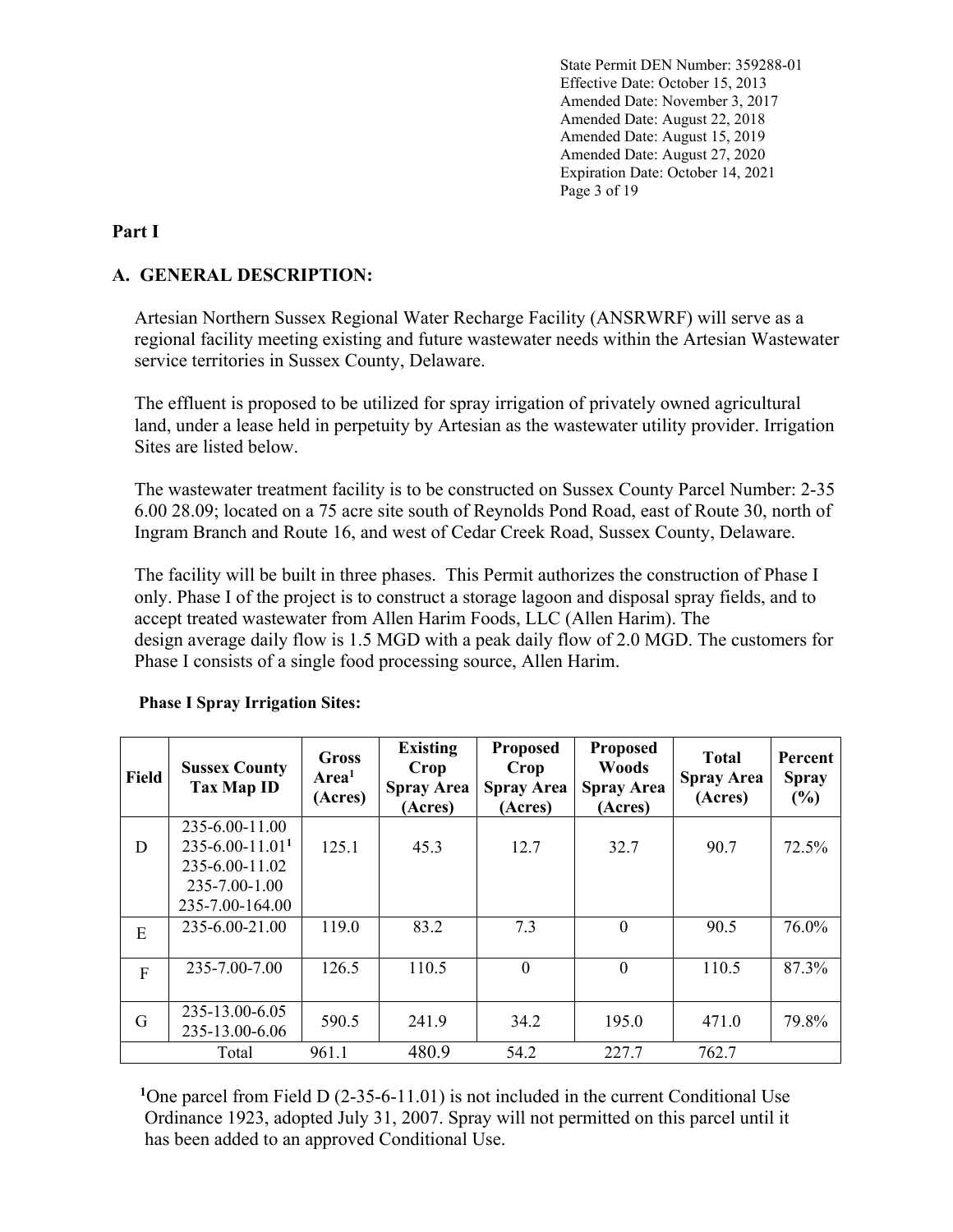State Permit DEN Number: 359288-01 Effective Date: October 15, 2013 Amended Date: November 3, 2017 Amended Date: August 22, 2018 Amended Date: August 15, 2019 Amended Date: August 27, 2020 Expiration Date: October 14, 2021 Page 4 of 19

# **B. DOCUMENTATION:**

Construction shall be in accordance with the following documents:

- 1. The State of Delaware, Department of Natural Resources and Environmental Control, Regulations Governing the Design, Installation and Operation of On-Site Wastewater Treatment and Disposal Systems (Regulations).
- 2. Secretary's Order No. 2012-W-0052 issued and effective March 12, 2013.
- 3. May 5, 2017 Application Package for an Amended Construction Permit for the Artesian Northern Sussex Regional Water Recharge Facility (ANSRWRF) Phase 1 submitted by Artesian Wastewater Management, Inc. Application Package includes: Application Form, Amended Design Development Report (DDR), Drawings and Specifications.
- 4. August 18, 2017 Amended DDR Addendum 1 submitted by Artesian Wastewater Management, Inc. providing additional information requested.
- 5. Secretary's Order No. 2017-W-0029 issued and effective November 2, 2017.
- 6. August 17, 2018 Application for a Construction Permit Extension.
- 7. Any other correspondence, documentation and/or reports related to the ANSRWRF received and approved by the Department's Groundwater Discharges Section and/or sent by the Department's Groundwater Discharges Section.

### **C. Facility Specific Conditions:**

- 1. In accordance with Secretary's Order No. 2012-W-0052 Issued and Effective March 12, 2013, Permittee shall:
	- a. Design the treatment plant to look like an agricultural building and have landscaping to screen it from view from its neighbors.
	- b. Ensure that the storage ponds shall not become a breeding ground for mosquitos.
	- c. Maintain all required buffers for the spray fields as set by both the Department and Sussex County.
		- i. Maintain a 100 foot buffer from the wetted field area to the north-west corner of the Sylvan Acres Development.
- 2. The permittee shall comply with all applicable Sussex county ordinances and conditional use requirements placed on this facility.
- 3. Wastewater spray irrigation will not be permitted on Field D parcel (2-35-6-11.01) until it is added to an approved Conditional Use. Parcel 2-35-6-11.01is not included in the current Conditional Use Ordinance 1923, adopted July 31, 2007. Once this parcel has been added to an approved Conditional Use, Permittee must provide a copy of the approved Conditional Use to the Groundwater Discharges Section for approval. Written approval from the Groundwater Discharges Section must be acquired by the permittee prior to wastewater spray irrigation on this parcel.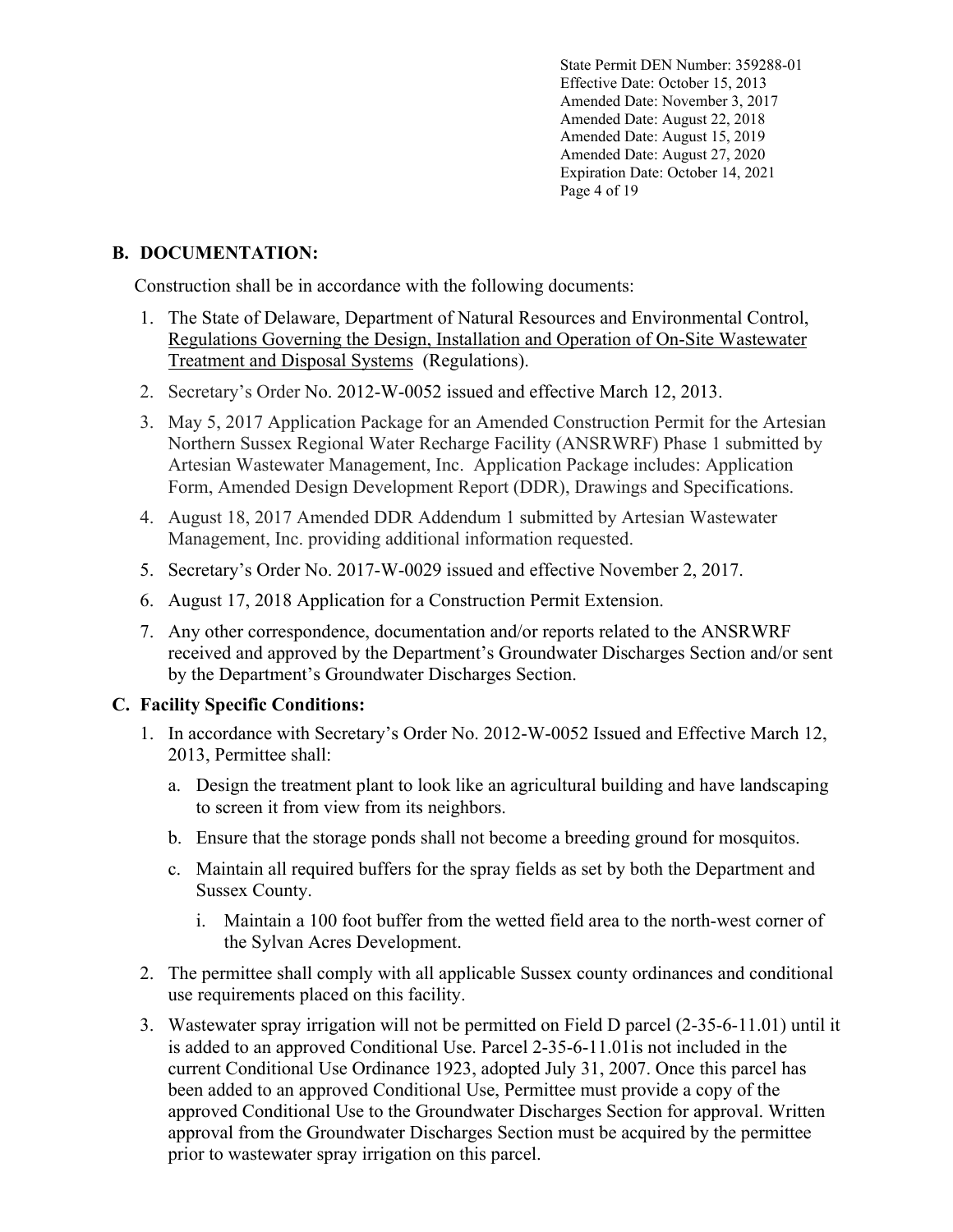State Permit DEN Number: 359288-01 Effective Date: October 15, 2013 Amended Date: November 3, 2017 Amended Date: August 22, 2018 Amended Date: August 15, 2019 Amended Date: August 27, 2020 Expiration Date: October 14, 2021 Page 5 of 19

- 4. The Department reserves the right to increase required separation/buffer and/or isolation distances at any time for reasons including the following:
	- a. Objection by an adjacent property owner due to aerosol migration onto their property;
	- b. Change in ownership of adjacent property;
	- c. Change in land use of adjacent property.
- 5. The additional 23 MG storage capacity may not be utilized during Phase I unless under the written authorization of the GWDS or in response to an emergency situation outside the Permittee's control (Force Majeure).
- 6. The Permittee shall ensure the facility meets the following design criteria:

|                                   | <b>General Information</b>             |                                          |  |
|-----------------------------------|----------------------------------------|------------------------------------------|--|
| Applicant                         |                                        | Artesian Wastewater Management, Inc.     |  |
| <b>Facility Name</b>              |                                        | Artesian Northern Sussex Regional Water  |  |
|                                   |                                        | Recharge Facility (ANSRWRF)              |  |
| <b>Facility Location</b>          |                                        | <b>Sussex County, Delaware</b>           |  |
| Responsible Official              |                                        | Rodney Wyatt                             |  |
| Activities (Phase 1)              |                                        | Storage & disposal of treated wastewater |  |
| <b>Activities (Future Phases</b>  |                                        | Treatment, storage, and disposal         |  |
| Type of Waste (Phase 1)           |                                        | Treated food processing                  |  |
| Type of Waste (Future Phases)     |                                        | Treated food processing and raw sanitary |  |
| Disposal Method                   |                                        | Spray irrigation to woods and crops      |  |
| Type of Spray System              |                                        | Pivot and Solid Set                      |  |
| <b>Public Access Level</b>        |                                        | <b>Unlimited Public Access</b>           |  |
| <b>Nearest Weather Station</b>    |                                        | Georgetown 5 SW                          |  |
| Watersheds                        | <b>Broadkill River and Cedar Creek</b> |                                          |  |
| <b>Tax Parcel</b>                 | Location                               | Area (Acres)                             |  |
| 235-6.00-28.09                    | <b>ANSRWRF</b>                         | 74.62                                    |  |
| 230-22.00-1.00                    | Spray Field A                          | 182.87                                   |  |
| 230-21.00-35.00                   | Spray Field B                          | 77.93                                    |  |
| 230-21.00-35.01                   | Spray Field B                          | 113.69                                   |  |
| 230-21.00-13.00                   | Spray Field B                          | 221.14                                   |  |
| 235-7.00-27.00                    | Spray Field C                          | 157.53                                   |  |
| 235-6.00-11.00                    | Spray Field D                          | 56.78                                    |  |
| $235 - 6.00 - 11.01$ <sup>1</sup> | Spray Field D                          | 6.22                                     |  |
| 235-6.00-11.02                    | Spray Field D                          | 10.46                                    |  |
| 235-7.00-164.00                   | Spray Field D                          | 32.45                                    |  |
| 235-7.00-1.00                     | Spray Field D                          | 19.23                                    |  |
| 235-6.00-21.00                    | Spray Field E                          | 118.96                                   |  |
| 235-7.00-7.00                     | Spray Field F                          | 126.51                                   |  |
| 235-13.00-6.05                    | Spray Field G                          | 515.6                                    |  |
| 235-13.00-6.06                    | Spray Field G                          | 74.9                                     |  |

#### Table 3-1: Revised Design Summary Table

1) See discussion in Section 4.3Error! Reference source not found..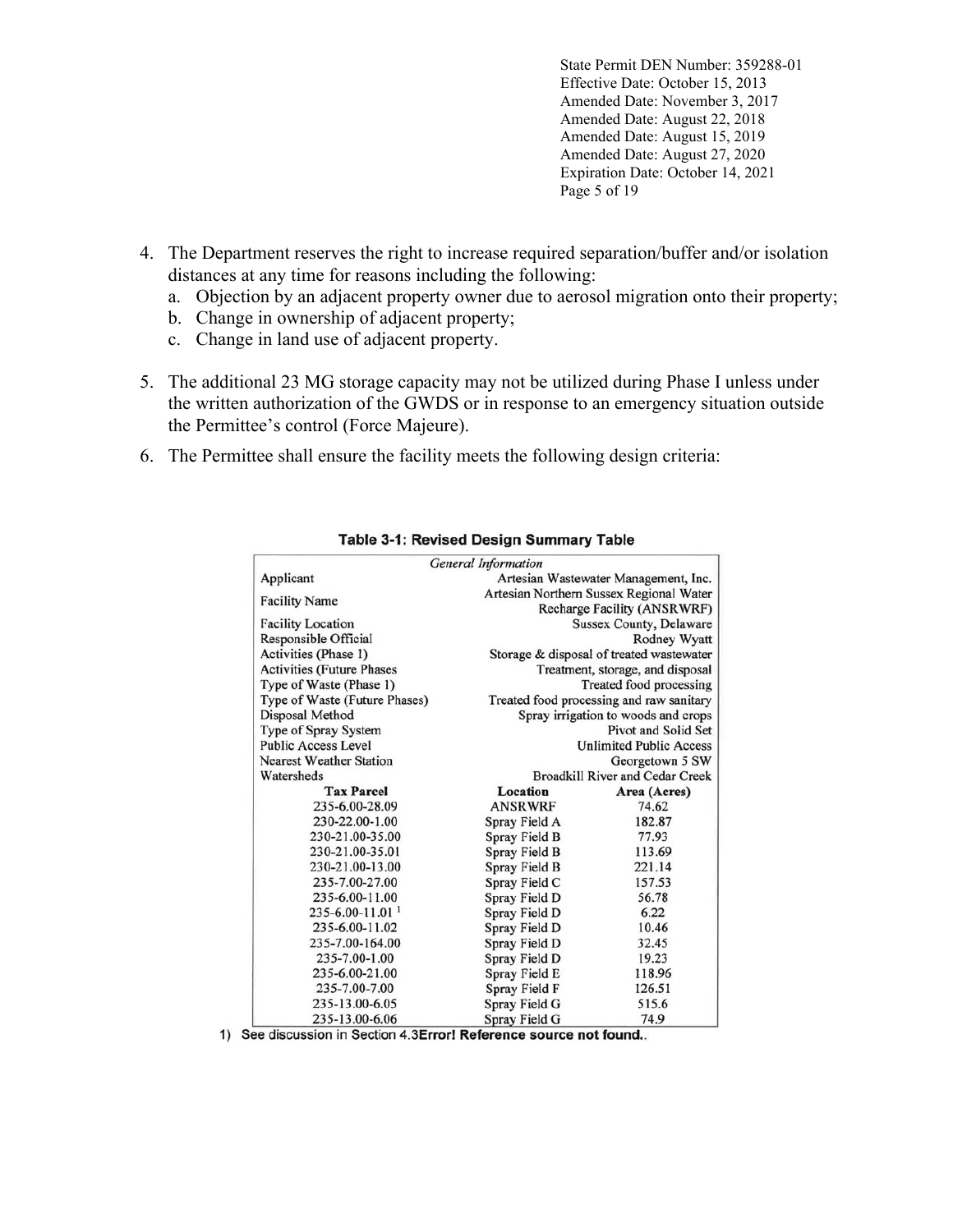State Permit DEN Number: 359288-01 Effective Date: October 15, 2013 Amended Date: November 3, 2017 Amended Date: August 22, 2018 Amended Date: August 15, 2019 Amended Date: August 27, 2020 Expiration Date: October 14, 2021 Page 6 of 19

| <b>Parameter</b>                                                | Value        | Units      |  |  |
|-----------------------------------------------------------------|--------------|------------|--|--|
| Influent to Lagoon <sup>1</sup>                                 |              |            |  |  |
| Daily Flow <sup>2</sup>                                         | 1.5          | <b>MGD</b> |  |  |
| Peak Daily Flow <sup>2</sup>                                    | 2.0          | <b>MGD</b> |  |  |
| <b>BOD</b>                                                      | 10           | mg/L       |  |  |
| <b>Total Suspended Solids</b>                                   | 10           | mg/L       |  |  |
| <b>Chlorine Residual</b>                                        | $0.5 - 4$    | mg/L       |  |  |
| Turbidity                                                       | 5            | <b>NTU</b> |  |  |
| Fecal Coliform                                                  | 20           | col/100 mL |  |  |
| Total Nitrogen (as N)                                           | 30           | mg/L       |  |  |
| Ammonia (as N)                                                  | $\mathbf{0}$ | mg/L       |  |  |
| Nitrate/Nitrite (as N)                                          | 28           | mg/L       |  |  |
| <b>Total Phosphorus</b>                                         | 1.0          | mg/L       |  |  |
| Lead                                                            | 0.001        | mg/L       |  |  |
| Zinc                                                            | 0.039        | mg/L       |  |  |
| Copper                                                          | 0.0072       | mg/L       |  |  |
| Nickel                                                          | 0.005        | mg/L       |  |  |
| Cadmium                                                         | 0.0005       | mg/L       |  |  |
| Aluminum                                                        | 0.2          | mg/L       |  |  |
| pH                                                              | $6.0 - 9.0$  | S.U.       |  |  |
| <b>Effluent</b> to Spray                                        |              |            |  |  |
| No further treatment is proposed after the lagoons for Phase 1. |              |            |  |  |
| Storage Volume                                                  |              |            |  |  |
| Recommended Minimum Storage (45 day)                            | 67.5         | MG         |  |  |
| Minimum Required Storage (storage calcs.)                       | 69.0         | <b>MG</b>  |  |  |
| Phase 1 Available Storage (w/o freeboard) <sup>2</sup>          | 92           | <b>MG</b>  |  |  |
| Phase 1 Available Storage <sup>2</sup>                          | 61           | days       |  |  |
| Surface Area (top of lagoon)                                    | 19.4         | acres      |  |  |
| Surface Area (high water level)                                 | 18.8         | acres      |  |  |
| Surface Area (low water level)                                  | 1.6          | acres      |  |  |
| Freeboard                                                       | 3            | ft         |  |  |
| <b>Top Elevation</b>                                            | 46.0         | ft         |  |  |
| <b>High Water Level</b>                                         | 43.0         | ft         |  |  |
| Low Water Level                                                 | 26.0         | ft         |  |  |
| <b>Sidewall Slope</b>                                           | 2.5:1        |            |  |  |

#### Table 3-1: Revised Design Summary Table (Continued)

1) Influent values are average daily unless listed otherwise.<br>
2) Design flow is 2 MGD 5 days per week, with an average weekly flow of 1.5 MGD.<br>
3) See discussion in Section 4.7.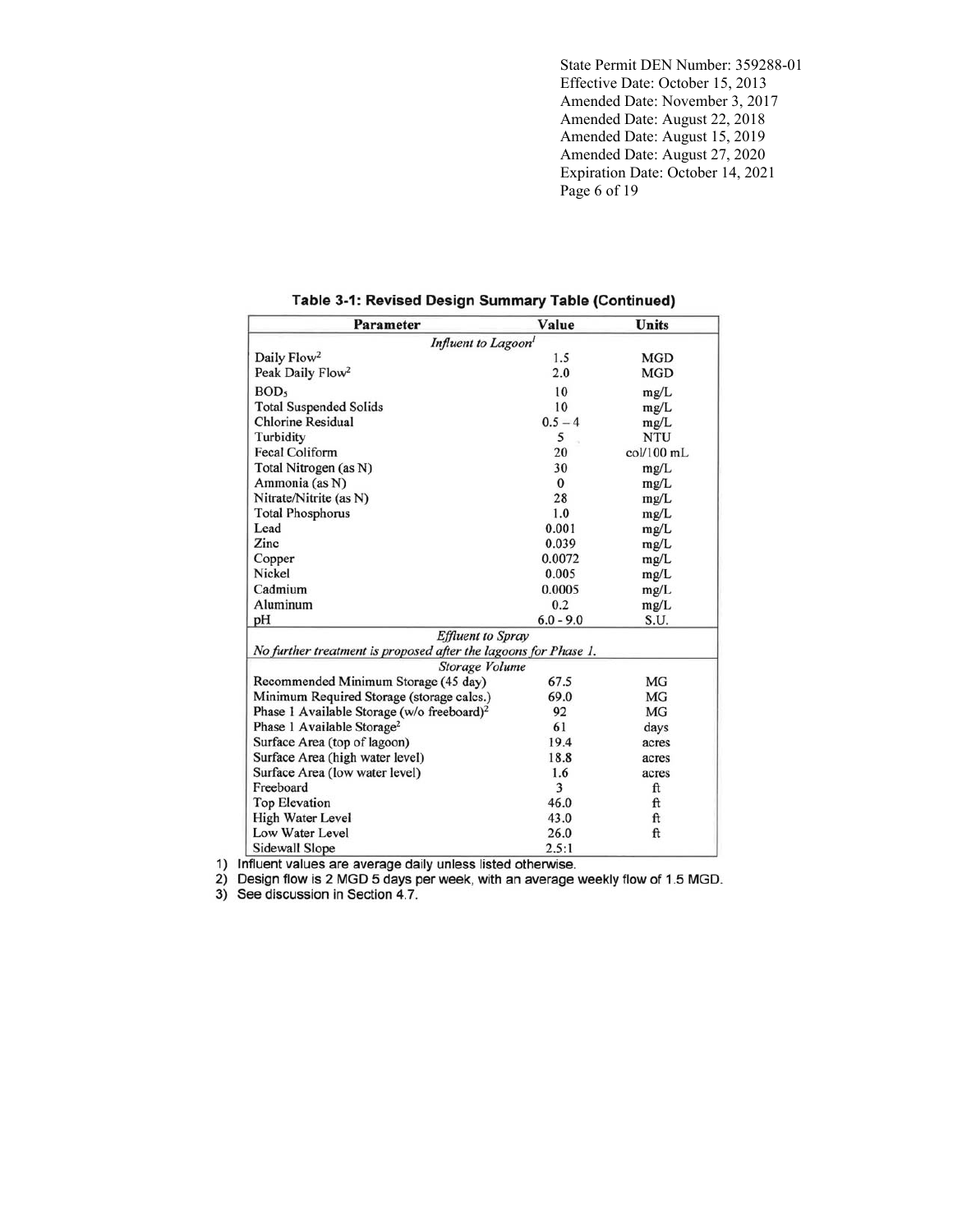State Permit DEN Number: 359288-01 Effective Date: October 15, 2013 Amended Date: November 3, 2017 Amended Date: August 22, 2018 Amended Date: August 15, 2019 Amended Date: August 27, 2020 Expiration Date: October 14, 2021 Page 7 of 19

| Table 3:1: Revised Design Summary Table (Continued) |  |  |  |  |  |  |
|-----------------------------------------------------|--|--|--|--|--|--|
|-----------------------------------------------------|--|--|--|--|--|--|

| Parameter                                                 | Value    | <b>Units</b>                     |  |  |
|-----------------------------------------------------------|----------|----------------------------------|--|--|
| Spray Area                                                |          |                                  |  |  |
| Total Available Spray Area (gross acreage)                | 1,714    | acres                            |  |  |
| Phase 1 Wetted Area (initial construction) <sup>1</sup>   | 471      | acres                            |  |  |
| Phase 1 Wetted Area (total to be permitted) <sup>1</sup>  | 763      | acres                            |  |  |
| Treatment Site Buffer Distance (property line)            | 30       | ft                               |  |  |
| Treatment Site Buffer Distance (dwelling)                 | 100      | ft                               |  |  |
| Spray Buffer Distance (watercourse)                       | 100      | ft                               |  |  |
| Spray Buffer Distance (upgradient well)                   | 100      | ft                               |  |  |
| Spray Buffer Distance (downgradient well)                 | 150      | ft                               |  |  |
| Spray Irrigation Nitrogen Balance                         |          |                                  |  |  |
| Design Percolate Total N                                  | 10       | mg/L                             |  |  |
| Available Crop Area (initial construction) <sup>1</sup>   | 276      | acres                            |  |  |
| Available Woods Area (initial construction) <sup>1</sup>  | 195      | acres                            |  |  |
| Available Crop Area (total to be permitted) <sup>1</sup>  | 535      | acres                            |  |  |
| Available Woods Area (total to be permitted) <sup>1</sup> | 228      | acres                            |  |  |
| Crop Plan                                                 |          | Corn-Wheat-Soybean-Cover         |  |  |
| Crop Plan (alternate option)                              |          | Corn-Barley-Soybean-Cover        |  |  |
| Corn Annual N Removal                                     | 155      | lbs/acre/year                    |  |  |
| <b>Wheat Annual N Removal</b>                             | 89       | lbs/acre/year                    |  |  |
| <b>Barley Annual N Removal</b>                            | 65       | lbs/acre/year                    |  |  |
| Soybean Annual N Removal                                  | 189      | lbs/acre/year                    |  |  |
| Cover Annual N Removal                                    | $\bf{0}$ | lbs/acre/year                    |  |  |
| Loblolly Pine Annual N Removal                            | 200      | lbs/acre/year                    |  |  |
| Soybean Fixation                                          | 40%      | % Annual Removal                 |  |  |
| Precipitation Deposition of N                             | 5        | lbs/acre/vear                    |  |  |
| Ammonia Volatilization                                    | 5%       | % Ammonia                        |  |  |
| Denitrification                                           | 15%      | % Total Nitrogen                 |  |  |
| Max Hydraulic Loading                                     | 1.65     | in/week                          |  |  |
| Phosphorus Loading                                        |          |                                  |  |  |
| Phosphorus Limited                                        |          | Crop Areas of Fields D, F, and G |  |  |
| Design Percolate Total Phosphorus                         | 8.0      | mg/L                             |  |  |
| Maximum Annual Spray Volume <sup>2</sup>                  | 3.5      | MG/acre-year                     |  |  |
| Maximum Phosphorus Loading <sup>2</sup>                   | 29.5     | lbs/acre-year                    |  |  |
| Average Annual Crop Removal                               | 31.2     | lbs/acre-year                    |  |  |
| <b>Heavy Metals Loading</b>                               |          |                                  |  |  |
| Soil Cation Exchange                                      | $0 - 5$  | meq/100g                         |  |  |
| Soil Density                                              | 1.55     | g/cc                             |  |  |
| <b>Existing Lead in Soil</b>                              | 92.0     | mg/kg                            |  |  |
| <b>Existing Zinc in Soil</b>                              | 34.0     | mg/kg                            |  |  |
| <b>Existing Copper in Soil</b>                            | 13.0     | mg/kg                            |  |  |
| <b>Existing Nickel in Soil</b>                            | 13.0     | mg/kg                            |  |  |
| Existing Cadmium in Soil                                  | 0.121    | mg/kg                            |  |  |
| Land Limiting Constituent (LLC)                           | Zinc     |                                  |  |  |
| Site Life based on LLC                                    | 93       | years                            |  |  |

1) See discussion in Section 4.3.<br>2) This is a conservative estimate based on regulatory maximum spray rate of 2.5 in/wk.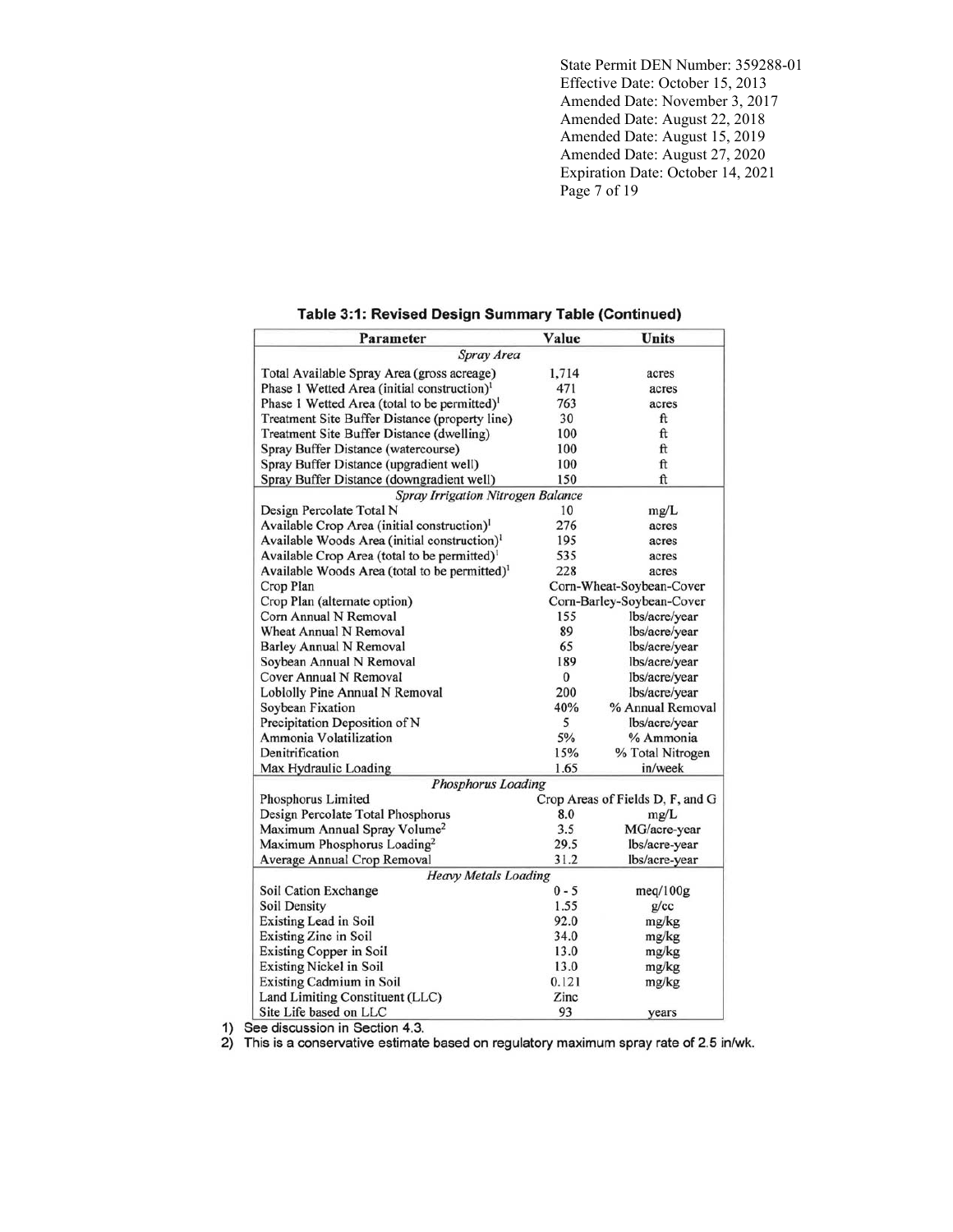State Permit DEN Number: 359288-01 Effective Date: October 15, 2013 Amended Date: November 3, 2017 Amended Date: August 22, 2018 Amended Date: August 15, 2019 Amended Date: August 27, 2020 Expiration Date: October 14, 2021 Page 8 of 19

### **Part II**

### **A. CONSTRUCTION REQUIREMENTS:**

- 1. **This permit authorizes the construction of Phase I only.** Wastewater may not be discharged to the storage lagoons or spray irrigation system under the terms of this construction permit. Upon final approval of construction, the permittee may apply for an operation permit. At that time, additional fees may be required.
- 2. The permittee shall notify the Department's Groundwater Discharges Section in writing of the intent to initiate construction activities at least fifteen days prior to the commencement of construction. The written notification shall include a draft construction schedule.

The permittee must provide updated construction schedules if the schedule changes as construction progresses.

- 3. The permittee shall notify the Department's Groundwater Discharges Section of scheduled construction progress report meetings. The Department's Groundwater Discharges Section staff may attend these meetings.
- 4. Prior to initiating construction of a large on-site wastewater treatment and disposal system, a pre-construction meeting shall be held on-site and attended by the following individuals: DNREC Soil Scientist, DNREC Environmental Engineer, DNREC Hydrologist, Class D.3 Soil Scientist, Professional Geologist, Project Design Engineer, General Site Contractor, Class E.4 System Contractor and other necessary parties.
- 5. All systems must be installed by a DNREC licensed Class E.4 system contractor. Proper construction of the treatment plant and/or spray system must be certified in writing by the design engineer and the manufacturer's representative prior to startup of the wastewater treatment plant.
- 6. The Class E.4 system contractor must notify the Department's Groundwater Discharges Section 72 hours prior to construction startup.
- 7. The Class E.4 system contractor must obtain an authorization number from the Department's Groundwater Discharges Section prior to initiating construction.
- 8. Upon receipt of the authorization number, the Class E.4 system contractor shall provide an installation timeline to the Department's Groundwater Discharges Section. Upon receipt of the timeline, the Department's Groundwater Discharges Section may request weekly status reports (verbal) or monthly progress reports (written) be submitted.
- 9. The Class E.4 system contractor must have a copy of all valid, required and approved permits on site during construction.
- 10. The design engineer or his/her designee must periodically review the construction of the disposal system to ensure compliance with design specifications.
- 11. All system components must be surveyed to a common datum point.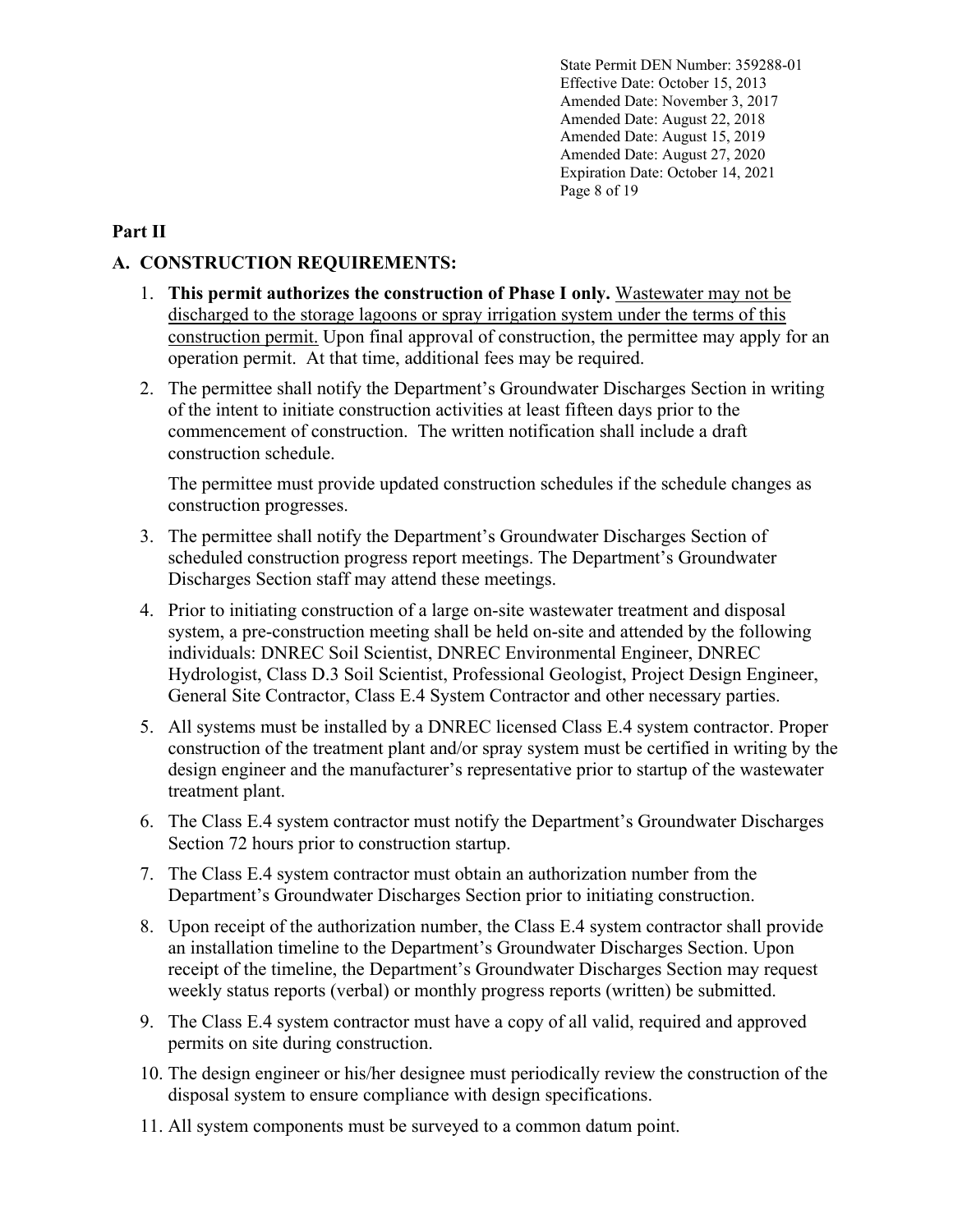State Permit DEN Number: 359288-01 Effective Date: October 15, 2013 Amended Date: November 3, 2017 Amended Date: August 22, 2018 Amended Date: August 15, 2019 Amended Date: August 27, 2020 Expiration Date: October 14, 2021 Page 9 of 19

- 12. Soil disturbance to the disposal areas must be limited to the minimum required for installation. A protective barrier must be placed around the disposal areas, including spare area, prior to the initiation of any construction activities. The soils may be rendered unsuitable should unnecessary soil disturbance occur near or within the disposal area. Particular care should be taken when clearing wooded lots so as not to remove the surface soil material (see Lot Clearing Guidelines).
- 13. If well pointing is required during construction, the wells must be installed by a licensed well driller, and a permit to construct such wells must first be obtained from the Department.
- 14. All construction activities must be approved by the Department and must comply with all other applicable local utility construction specifications and standards; and must be in accordance with Ten States Standards.
- 15. Connections and/or additions to the wastewater treatment and disposal system, other than those indicated on the approved plans and specifications, will not be allowed without prior written approval from the Department's Groundwater Discharges Section.
- 16. Any anticipated facility expansions, production increases, or process modifications that will result in new, different, or increased discharges of pollutants must be reported in writing to the Department's Groundwater Discharges Section for approval. A new permit may be required.
- 17. Facility and Construction Changes

The permittee must submit a written report to the Department's Groundwater Discharges Section for review and approval of any changes to the facility or construction of the system within the following time periods:

- a. Thirty days before any planned activity, physical alteration to the permitted facility or addition to the permitted facility if that activity, alteration or addition would result in a change in information that was previously submitted to the Department's Groundwater Discharges Section; or
- b. Thirty days before any anticipated change which would result in noncompliance with any permit condition or the regulations; or
- c. Immediately after the permittee becomes aware of relevant facts omitted from, or incorrect information submitted in, a permit application or report to the Department's Groundwater Discharges Section.
- 18. The permittee must supply the Department's Groundwater Discharges Section with testing procedures and results conducted on the force main/collection/distribution system (including any lift stations).
- 19. A construction permit issued by the Department does not relieve the permittee from complying with any local, municipal, county, or state requirement.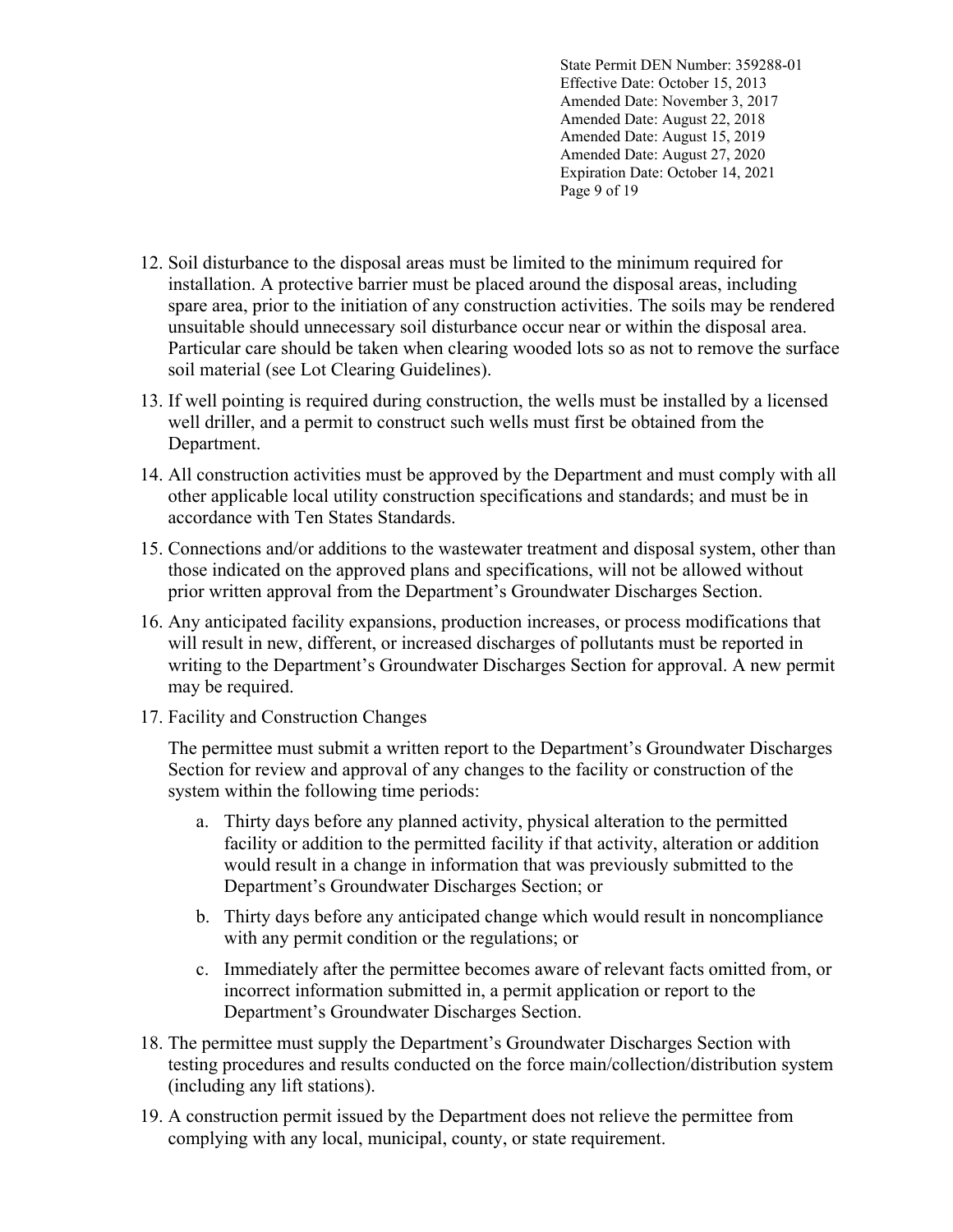State Permit DEN Number: 359288-01 Effective Date: October 15, 2013 Amended Date: November 3, 2017 Amended Date: August 22, 2018 Amended Date: August 15, 2019 Amended Date: August 27, 2020 Expiration Date: October 14, 2021 Page 10 of 19

- 20. The Class E.4 system contractor must contact the design Engineer, licensed operator and the Department's Groundwater Discharges Section to schedule an inspection prior to completion of construction.
- 21. Prior to the issuance of an operation permit the design Engineer shall provide the Department's Groundwater Discharges Section with an approved engineer inspection report(s) demonstrating that system has been constructed in accordance with the approved Design Engineer Report, Plans and Technical Specifications prior to the operation permit being issued.
- 22. The permittee is responsible for supplying the Department's Groundwater Discharges Section with a certificate or letter of completion/approval from the wastewater treatment plant manufacturer upon construction completion of the wastewater treatment plant, if applicable.
- 23. Construction activities within spray fields must be minimized. Excessive compaction of surface soils by construction equipment must be avoided. Re-grading of pipeline trenches must match original contours. Settlement of trench backfill must be repaired.
- 24. In forested systems, it is necessary to only grub the pipe centerline. Excessive clearing and grubbing must be avoided. Clearing for above-ground piping systems shall involve only vegetation that will interfere with operation of the system.
- 25. All areas disturbed by construction must be re-vegetated prior to initiation of irrigation activities.
- 26. Sloped areas require protection from erosion.
- 27. Pressure testing of the irrigation force mains and laterals shall be conducted during installation to avoid damage to spray fields from re-excavation and repair. Flushing is necessary to clear distribution system pipes of construction debris which will clog sprinkler nozzles. Care should be exercised to prevent erosion or flooding of the spray fields during pipeline flushing. Every effort should be made to keep trash and debris out of the distribution systems. Sprinklers and drain valves shall be checked for proper operation prior to installation.
- 28. Wastewater irrigation on bare soil is not allowed beyond what is necessary for germination to establish a vegetative cover. Wastewater application, at the design rate, may begin only after a uniform vegetative cover has been established.
- 29. Spray fields should be constructed early in the project so a vegetative cover can be reestablished on disturbed areas before wastewater irrigation begins.
- 30. Potable, ground or surface water must be used for distribution system testing unless authorized in writing by the Department's Groundwater Discharges Section.
- 31. One growing season may be necessary before new spray fields will accept the design wastewater loading. This start-up period must be considered in the design and operation of these systems.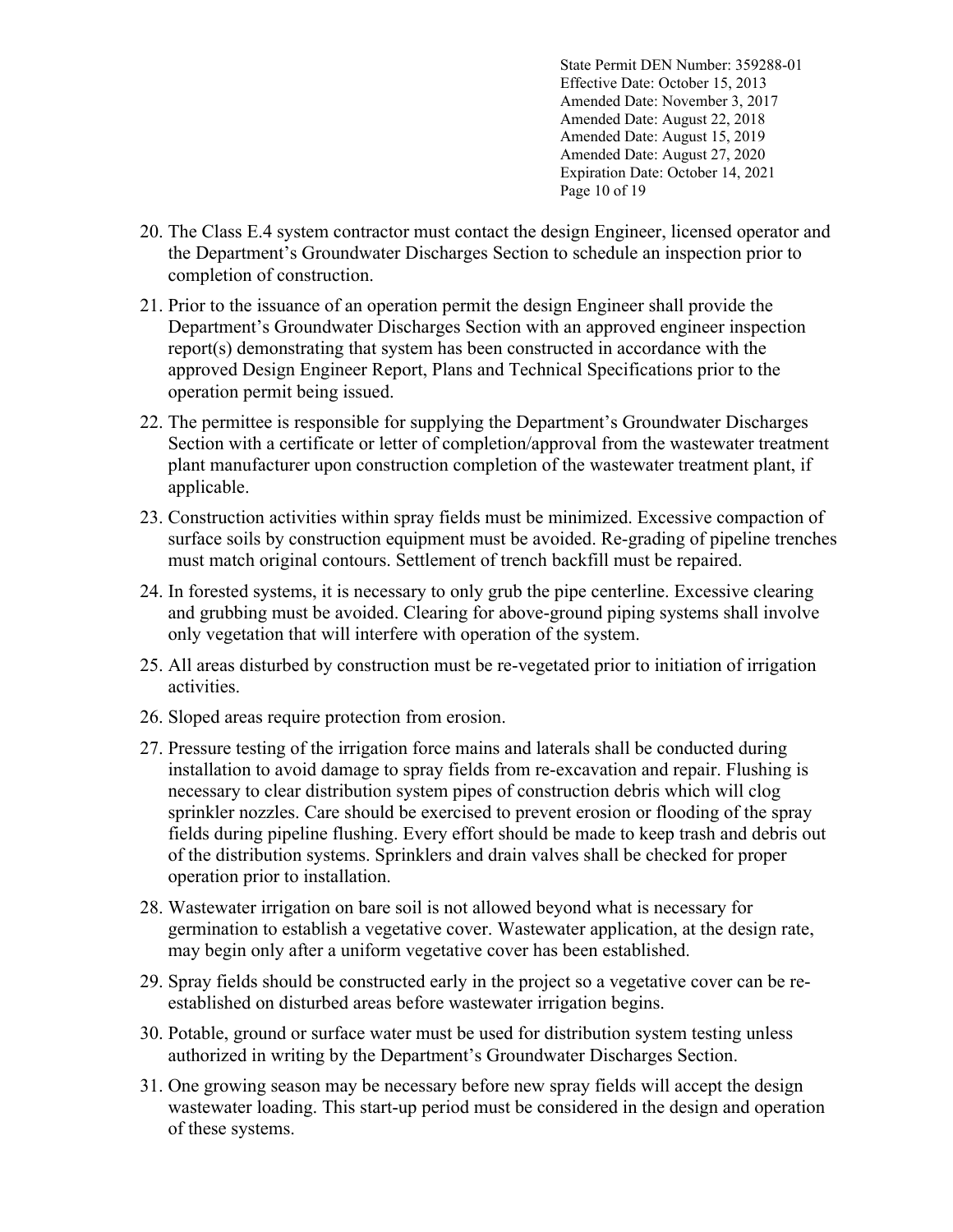State Permit DEN Number: 359288-01 Effective Date: October 15, 2013 Amended Date: November 3, 2017 Amended Date: August 22, 2018 Amended Date: August 15, 2019 Amended Date: August 27, 2020 Expiration Date: October 14, 2021 Page 11 of 19

- 32. If testing of the system is required prior to construction completion that will require the operation of the system or the discharge of treated wastewater, the permittee must request approval in writing from the Department's Groundwater Discharges Section and must notify the Groundwater Discharges Section of the scheduled testing so that Groundwater Discharges Section staff may be present during the testing of the system.
- 33. No industrial or commercial discharges may be connected to the facility without prior written approval from the Department's Groundwater Discharges Section.
- 34. The permittee shall take all reasonable steps to minimize any adverse impact to waters of the state resulting from construction under this permit. Such steps shall include, but not be limited to, accelerated or additional monitoring as necessary to determine the nature and impact of the non-complying discharge or reasonable mitigation of such impacts.
- 35. The Permittee must obtain appropriate state permits for the collection and distribution system.
- 36. Information for each monitoring well and piezometer shall be reported using the State of Delaware Well Identification Tag Number that is required on all wells in accordance with the Delaware Regulations Governing the Construction and Use of Wells, Section 10, A.

### **B. MONITORING REQUIREMENTS**

- 1. The permittee must have a licensed well driller install all required monitoring wells, piezometers and lysimeters at the locations approved by the Department's Groundwater Discharges Section and identified on the Drawings submitted as referenced on Part I.B of this permit. The permittee shall contact the Department's Groundwater Discharges Section at least 24 hours prior to the installation of the monitoring wells. All monitoring wells must be installed by a licensed well driller, and a permit to construct the wells must first be obtained from the Department.
- 2. After installation, the permittee must have all monitoring wells globally positioned. The GPS information must be submitted to the Department's Groundwater Discharges Section with the locations of the wells delineated on the As-Built Drawings. The GPS information must be in either Delaware State Plane, North American Datum 1983 meters; or Latitude and Longitude decimal degrees.
- 3. Prior to well purging and groundwater sampling, the elevation of a reference marking on the upper terminus of each monitoring well casing (TOC) shall be surveyed by a Delaware-licensed PLS to the nearest 0.01 ft relative to a common mean sea level datum. The elevation of the ground surface immediately adjacent to each monitoring well shall also be surveyed as previously prescribed. All elevation data pertaining to monitoring wells shall be indicated on "as-built" plans and summarized in a report. Provide a permanent mark, etch, or fixture to be used to specify the survey point where the TOC elevations were read. Ensure that the water levels are consistently taken directly below the points where the TOC elevations were read.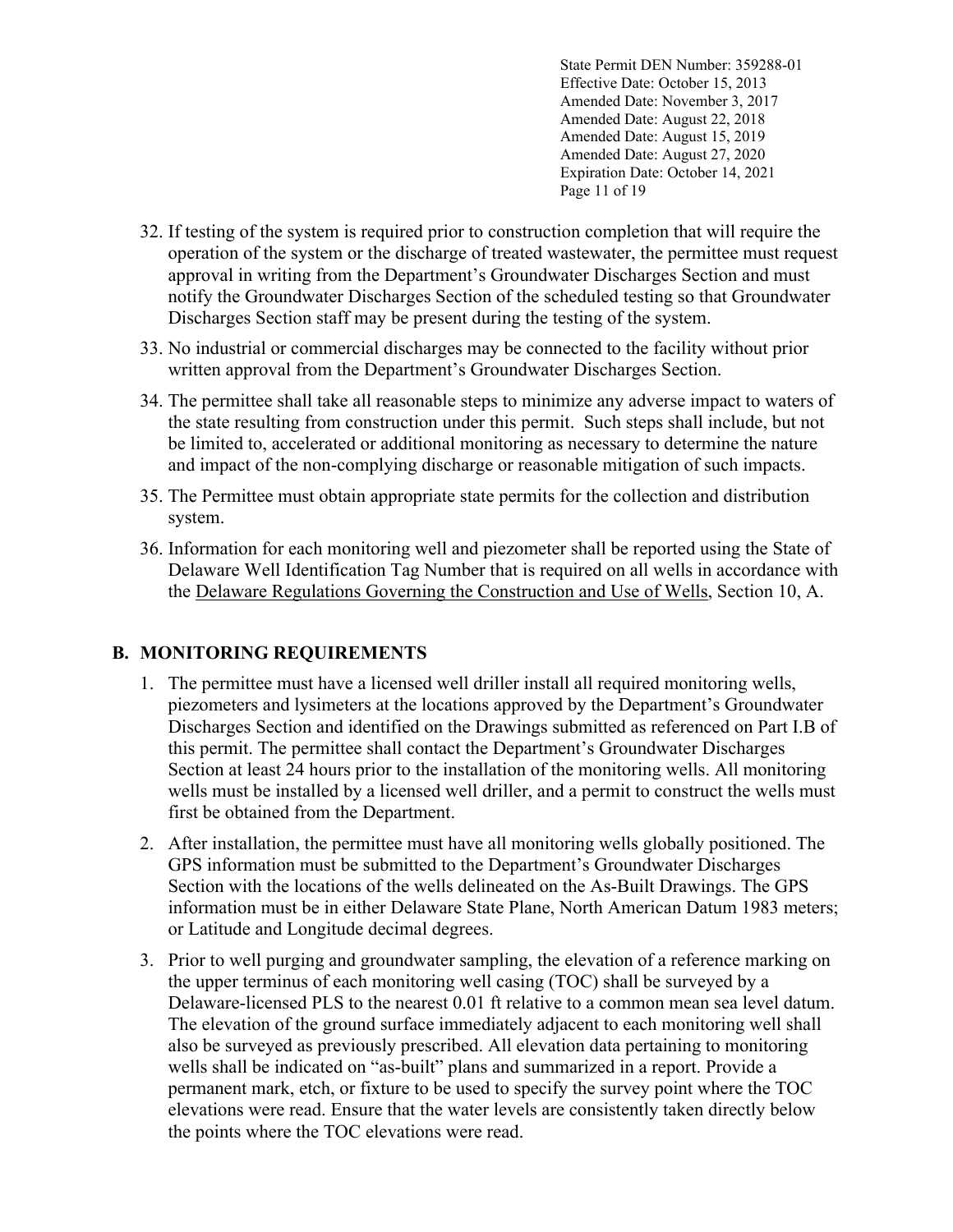State Permit DEN Number: 359288-01 Effective Date: October 15, 2013 Amended Date: November 3, 2017 Amended Date: August 22, 2018 Amended Date: August 15, 2019 Amended Date: August 27, 2020 Expiration Date: October 14, 2021 Page 12 of 19

- 4. The permittee shall conduct a background groundwater quality sampling program prior to initiation of disposal activities. The sampling program shall be sufficient to establish representative groundwater quality at each well prior to initiation of disposal activities. A minimum of three samples shall be collected at least one month apart and analyzed prior to the initiation of disposal activities. A summary report which includes all analyses must be submitted to the Department's Groundwater Discharges Section. Analyses must include, the parameters listed in Section 6.8.1.8.
- 5. Sampling parameters and frequencies will be outlined in the operation permit.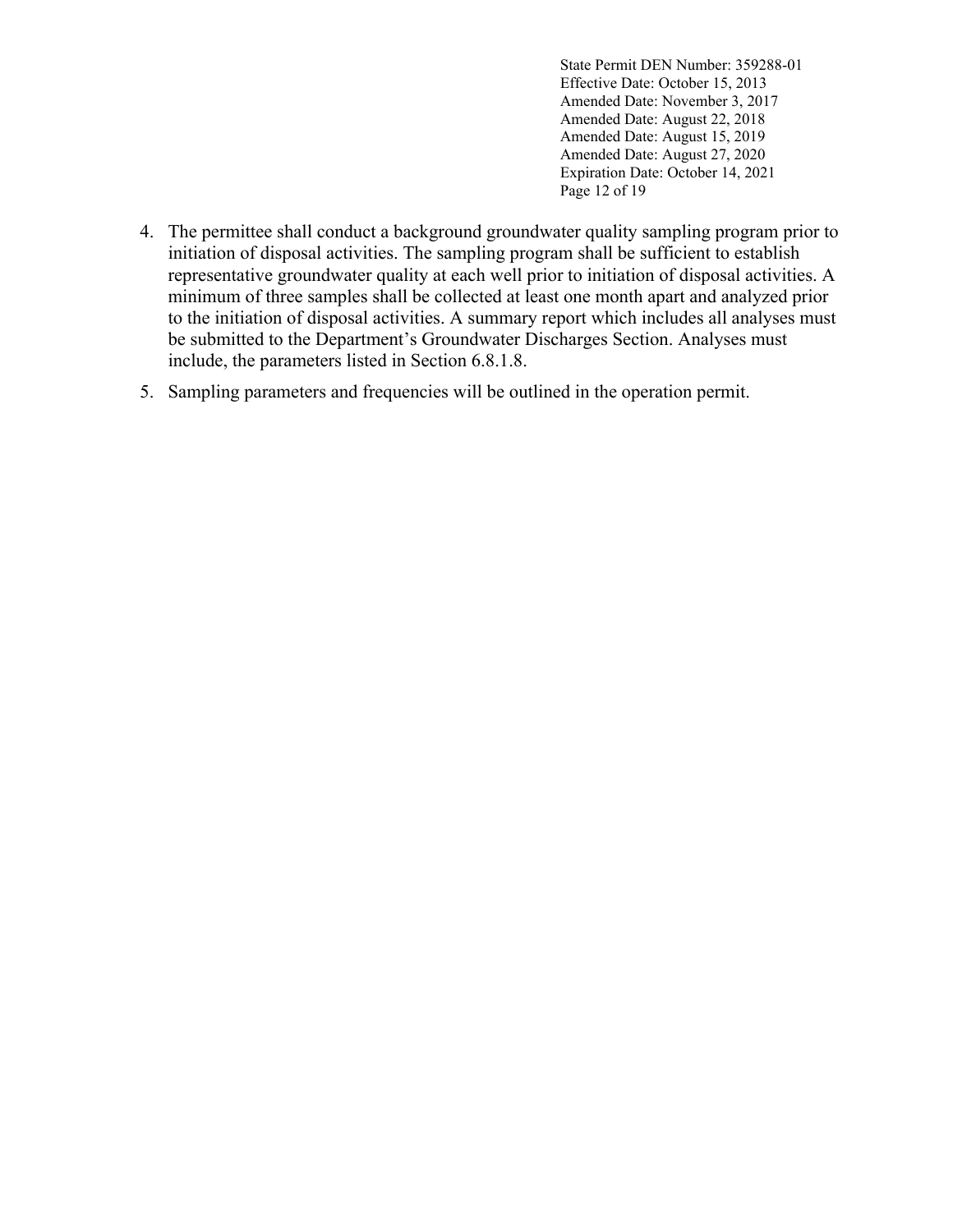State Permit DEN Number: 359288-01 Effective Date: October 15, 2013 Amended Date: November 3, 2017 Amended Date: August 22, 2018 Amended Date: August 15, 2019 Amended Date: August 27, 2020 Expiration Date: October 14, 2021 Page 13 of 19

## **C. REQUIREMENTS PRIOR TO ISSUANCE OF AN OPERATING PERMIT**

- 1. The Permittee shall notify the Department's Groundwater Discharges Section in writing prior to the completion of construction and request a Construction Completion Inspection to be performed by the Department's Groundwater Discharges Section staff. The Design Engineer, Class E.4 system contractor, licensed operator and the Permittee must be present during the inspection. During the inspection, all mechanical parts are to be tested.
- 2. A classification shall be performed on the facility in accordance with Regulations Licensing Operators of Wastewater Facilities. The class of operator required for the facility will be determined by the Board of Certification for Licensed Wastewater Operators in accordance with the Regulations Licensing Operators of Wastewater Facilities. All large systems must be under the direction of a licensed operator. The licensed operator must be available at all times. The licensed operator shall be on-site at the time the system is put into operation and is to receive all training as necessary to properly operate the system.
- 3. Upon completion of construction, an operation permit must be obtained from the Department's Groundwater Discharges Section prior to system operation. The permittee must submit to the Department's Groundwater Discharges Section the following applicable items in application for an operations permit. The items must be combined in one package and must include an electronic copy of all items where possible. Failure to submit all required information constitutes grounds for denial of the operation permit.
	- a. A Department application form.
	- b. Applicable Departmental fees.
	- c. Design Engineer Inspection Report(s) certifying the facility has been constructed in accordance with approved plans and specifications.
	- d. Copies of any other applicable State/County inspection reports.
	- e. Contractor's Certificate of Completion.
	- f. A certificate or letter of completion/approval from the wastewater treatment plant manufacturer.
	- g. A copy of the agreement with a licensed operator and license certification.
	- h. A copy of the agreement with a regulated wastewater utility in the State of Delaware that the treatment facility will be operated under.
	- i. A set of "as-built" drawings of the facility bearing the seal and signature of a licensed Professional Engineer registered in the State of Delaware.

The "as-built" drawings must include:

- i. Site map showing the location of all structures, piping and appurtenances, disposal areas and buffers.
- ii. A full equipment list and technical specifications for all equipment used, if different than submitted in the permit application.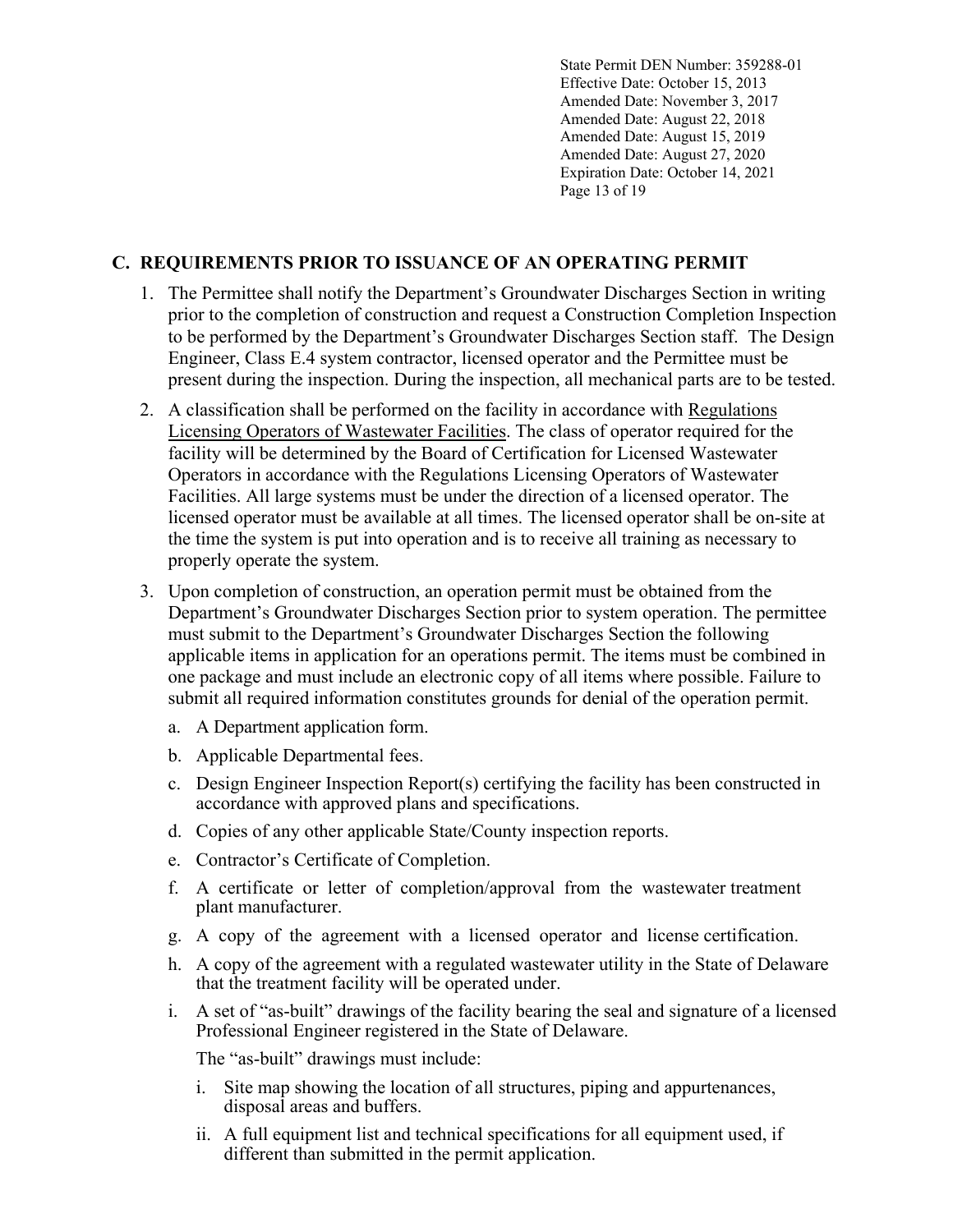State Permit DEN Number: 359288-01 Effective Date: October 15, 2013 Amended Date: November 3, 2017 Amended Date: August 22, 2018 Amended Date: August 15, 2019 Amended Date: August 27, 2020 Expiration Date: October 14, 2021 Page 14 of 19

- iii. The new topography elevations of the system.
- iv. Monitoring/Observation well elevations at the top of the casing (TOC) and at the ground surface, GPS coordinates (State Plane), and local topography tied to a common benchmark.
- v. The location and screen depth, length of stick up, and well ID's must be provided for each monitor well.
- j. A copy of all Collection System Permit(s)
- k. Inspection Reports demonstrating collection system has been installed and inspected by Design Engineer
- l. If the collection system does not require county approval, the permittee must supply the Department's Groundwater Discharges Section with all testing procedures conducted on the collection system, force main(s) and lift station(s).
- m. An Operation and Maintenance (O&M) Plan in accordance with Section 6.7 of the Regulations.
- n. Spreadsheet summary of groundwater monitoring well information.
	- i. GPS information detailing the northings and eastings; the local well ID number; and the DNREC Well ID/Well Permit Number. The GPS information must be in either Delaware State Plane, North American Datum 1983 meters; or Latitude and Longitude decimal degrees.
	- ii. TOC elevations survey results for all monitoring wells to be utilized for groundwater monitoring. Provide the length of the well stickup and the well survey information to the closest 0.01 feet. Provide a permanent mark, etch, or fixture to be used to specify the survey point where the TOC elevations were read.
- o. A summary report detailing the analyses of the background groundwater quality sampling program that was conducted consisting of at least three (3) samples one (1) month apart and analyzed prior to the initiation of disposal activities (see Section 6.6.3.16 of the Regulations).
- p. Biosolids Management Plan. A copy of a biosolids management contract if a third party will be utilized to manage the biosolids. If the Permittee is not contracting out sludge management, the Permittee must obtain any necessary permits for land application of biosolids from the Department and provide a copy to the Groundwater Discharges Section.
- q. Legal documents (see Section 6.4 of the Regulations)
- r. Material Safety Data Sheets for all chemicals to be used by the facility staff/operator.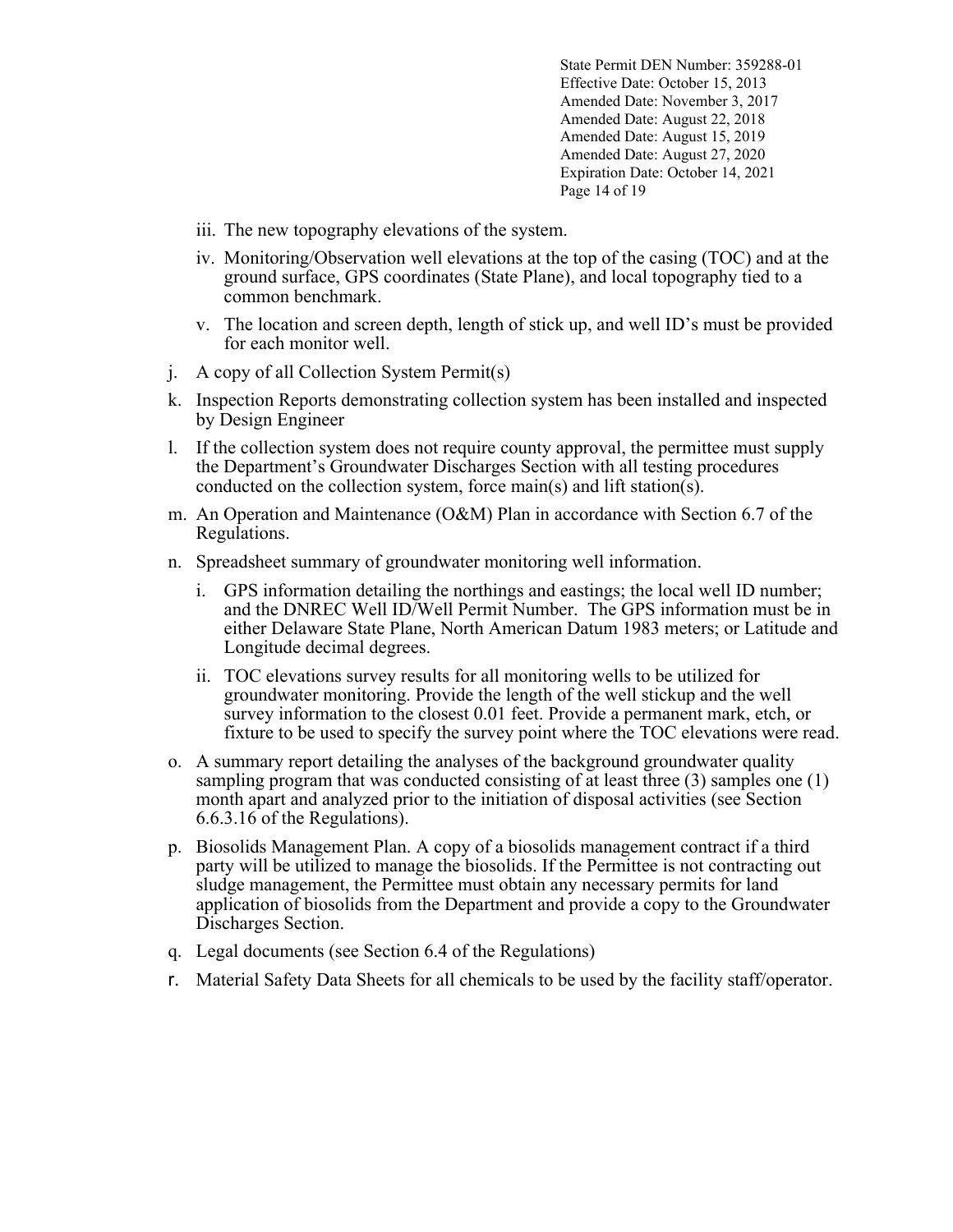State Permit DEN Number: 359288-01 Effective Date: October 15, 2013 Amended Date: November 3, 2017 Amended Date: August 22, 2018 Amended Date: August 15, 2019 Amended Date: August 27, 2020 Expiration Date: October 14, 2021 Page 15 of 19

## **Part III**

### **A. MANAGEMENT REQUIREMENTS AND RESPONSIBILITIES**

1. Right of Entry

The permittee shall allow the Department entry and access, consistent with 7 Del.C. Ch. 60, to:

- a. Enter the permitted facility.
- b. Inspect any records that must be kept under the conditions of the permit.
- c. Inspect any facility, equipment, practice, or operation permitted or required by the permit.
- d. Sample or monitor for the purpose of assuring permit compliance of any substance or any parameter at the facility.
- 2. Permit Transferability

Permits may be transferred to a new owner or operator. The permittee must notify the Department's Groundwater Discharges Section by requesting a change of ownership of the permit before the date of transfer. The transfer must be consistent with any notarized legal documents and/or CPCN required by the Regulations. The legal documentation must be provided with the application. The application must be received 30 days before the transfer.

- a. No person shall transfer a permit from one person to another unless 30 days written notice is given to the Department's Groundwater Discharges Section, indicating the transfer is agreeable to both persons, and approval of such transfer is obtained in writing from the Department's Groundwater Discharges Section, and any conditions of the approval of such transfer is obtained in writing from the Department's Groundwater Discharges Section, and any conditions of the transfer approved by the Department's Groundwater Discharges Section are complied with by the transferor and the transferee.
- b. The notice to the Department's Groundwater Discharges Section shall contain a written agreement between the transferor and the transferee, indicating the specific date of proposed transfer of permit coverage and acknowledging responsibilities of current and new permittees for compliance with and liability for the terms and conditions of this permit. The notice shall be signed by both the transferor and the transferee.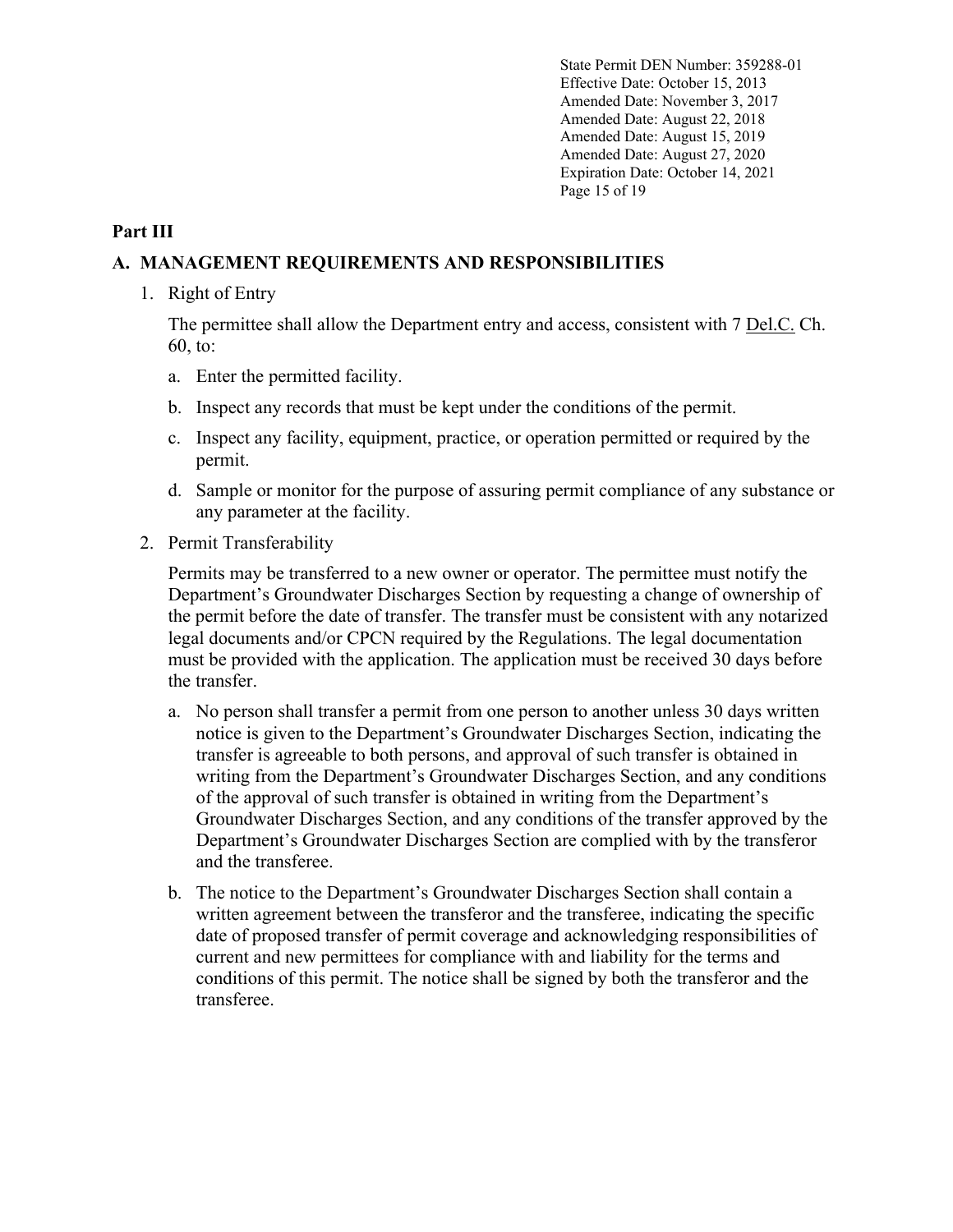State Permit DEN Number: 359288-01 Effective Date: October 15, 2013 Amended Date: November 3, 2017 Amended Date: August 22, 2018 Amended Date: August 15, 2019 Amended Date: August 27, 2020 Expiration Date: October 14, 2021 Page 16 of 19

### 3. Availability of Reports

All reports prepared in accordance with the terms of this permit shall be available for public inspection at the offices of the Department of Natural Resources and Environmental Control. Monitoring data shall not be considered confidential. Knowingly making any false statement on any such report may result in the imposition of criminal penalties as provided for in 7 Del. C., §6013.

4. Non-compliance Notification

The Permittee shall report to the Department's Enforcement Section at (800) 662-8802 any unpermitted release or discharge of any contaminant into the air, or a pollutant, including petroleum substances, into surface waters, groundwater, or onto land as soon as the Permittee has knowledge of, or should have had knowledge of, the release or discharge.

The Permittee shall report to the Department's Groundwater Discharges Section orally within 24 hours from the time the Permittee became aware of any noncompliance that may endanger the public health or the environment by contacting the Department at the telephone numbers cited below.

If for any reason the Permittee does not comply with, or will be unable to comply with, any effluent limitations or other conditions specified in this permit, the Permittee shall provide the Department's Groundwater Discharges Section with the following information in writing within five days of becoming aware of any actual or potential non-compliance:

- a. A description and cause of the non-compliance with any limitation or condition;
- b. The period of non-compliance including exact dates and times; or, if not yet corrected, the anticipated time the non-compliance is expected to continue; and
- c. The steps being taken or planned to reduce eliminate and/or prevent recurrence of the non-compliant condition.

The notification shall be submitted to the Department at the following address:

Groundwater Discharges Section Division of Water Department of Natural Resources and Environmental Control 89 Kings Hwy Dover DE 19901 Telephone: (302) 739-9948 Office (302) 542-9735 Cell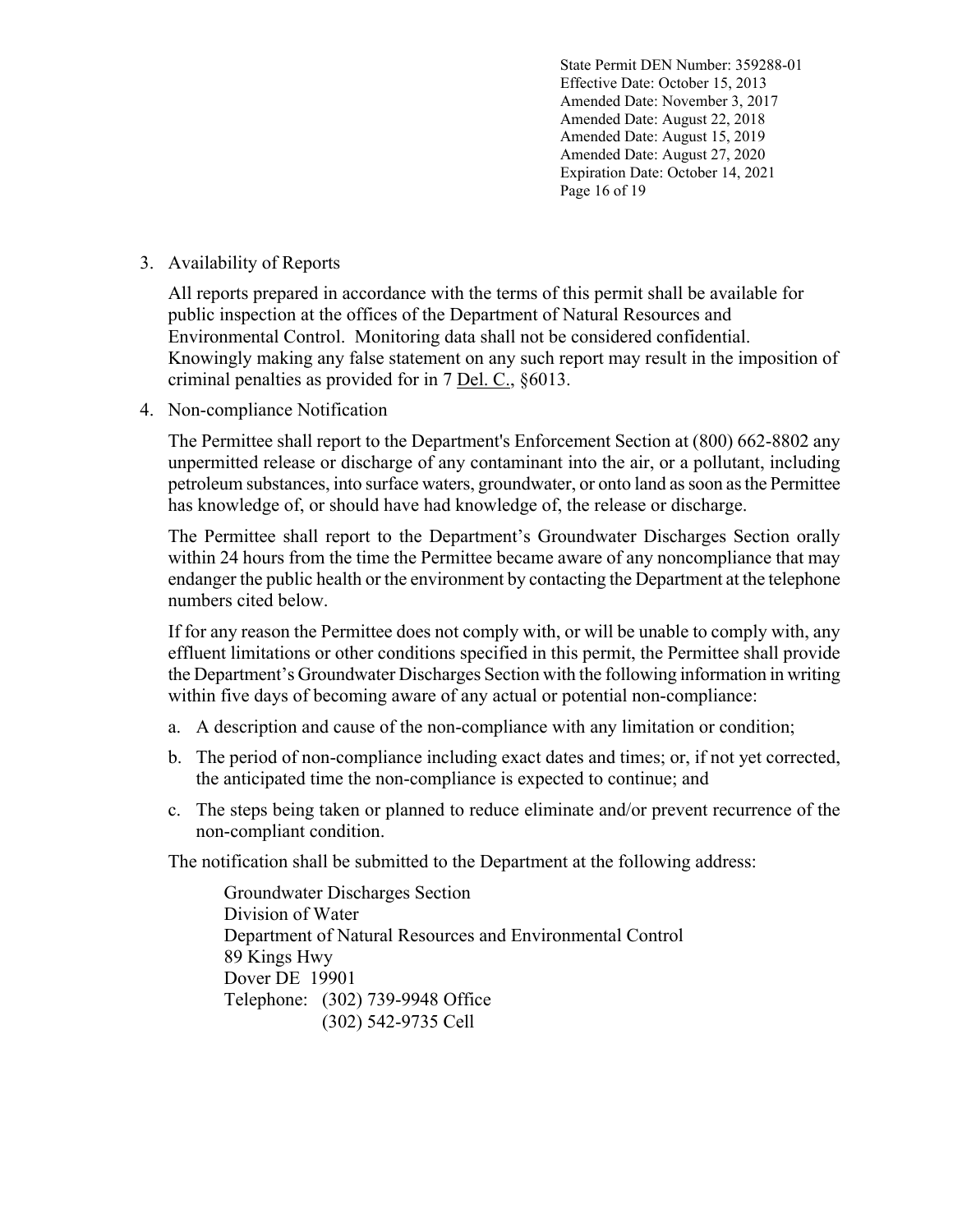State Permit DEN Number: 359288-01 Effective Date: October 15, 2013 Amended Date: November 3, 2017 Amended Date: August 22, 2018 Amended Date: August 15, 2019 Amended Date: August 27, 2020 Expiration Date: October 14, 2021 Page 17 of 19

- 5. Construction Permit Expiration
	- a. If construction has not been initiated prior to the expiration of the construction permit, and there are proposed changes to the approved design, the applicant must submit a new or updated Design Engineer Report and construction plans as outlined in Sections 6.2.3, 6.5.1.4 and 6.5.1.5 for project re-evaluation. This will require public notification.
	- b. If construction has been initiated prior to the expiration of the construction permit, and construction has not been completed prior to the expiration of the permit, the permittee may apply for a one year extension of the construction permit.
	- c. If construction has not been initiated or construction has not been completed prior to the expiration of the one year extension, provided, the SIR is valid, and there are no changes to the approved design prior to the expiration of the construction permit, the applicant must submit a construction permit application along with applicable fees, and a construction schedule.
- 6. Construction Permit Extension

The application for extension must include the following:

- a. A Department extension form
- b. Applicable Departmental fees
- c. Construction schedule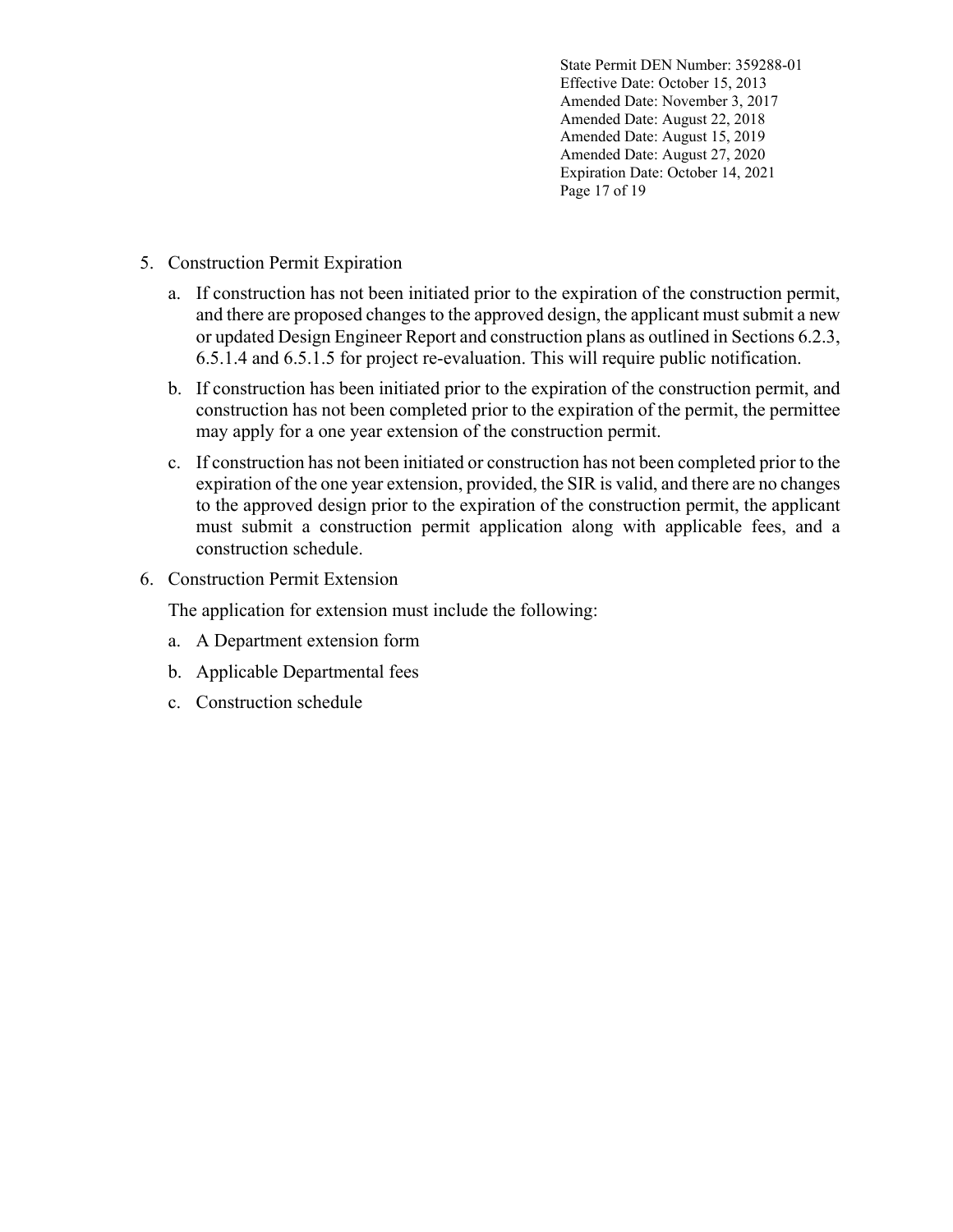State Permit DEN Number: 359288-01 Effective Date: October 15, 2013 Amended Date: November 3, 2017 Amended Date: August 22, 2018 Amended Date: August 15, 2019 Amended Date: August 27, 2020 Expiration Date: October 14, 2021 Page 18 of 19

## **PART IV**

## **A. PROVISIONS**

1. Permit Revocation

The Department may revoke a permit if, among other things, the permittee violates any permit condition, these regulations, fails to pay applicable Departmental fees, obtains the permit by misrepresentation or fails to fully disclose all relevant facts.

Except in cases of emergency, the Department shall issue a written notice of intent to revoke to the permittee prior to final revocation. Revocation shall become final within 20 days of receipt of the notice by the permittee, unless within that time the permittee requests an administrative hearing in writing.

The Department shall notify the permittee in writing of any revocation hearing at least 20 days prior to the date set for such hearing.

If the Department finds the public health, safety or welfare requires emergency action, the Department shall incorporate findings in support of such action in a written notice of emergency revocation issued to the permittee. Emergency revocation shall be effective upon receipt by the permittee. Thereafter, if requested by the permittee in writing, the Department shall provide the permittee a revocation hearing.

2. Permit Modifications/Amendments

In consultation with the permittee, the Department may modify or amend an existing permit provided that the modifications would not result in an increased impact or risk to the environment or to public health.

3. State Laws

This permit shall not be construed to preclude the institution of any legal action or relieve the Permittee from any responsibilities, liabilities, or penalties established pursuant to any applicable state law or regulation.

4. Property Rights

The issuance of this permit does not convey any property rights of either real or personal property, or any exclusive privileges, nor does it authorize any injury to private property or any invasion of personal rights, nor any infringement of federal, state or local laws or regulations.

5. Severability

The provisions of this permit are severable. If any provision of this permit, or the application of any provision of this permit, to any circumstances is held invalid; the application of such provision to other circumstances, and the remainder of this permit, shall not be affected thereby.